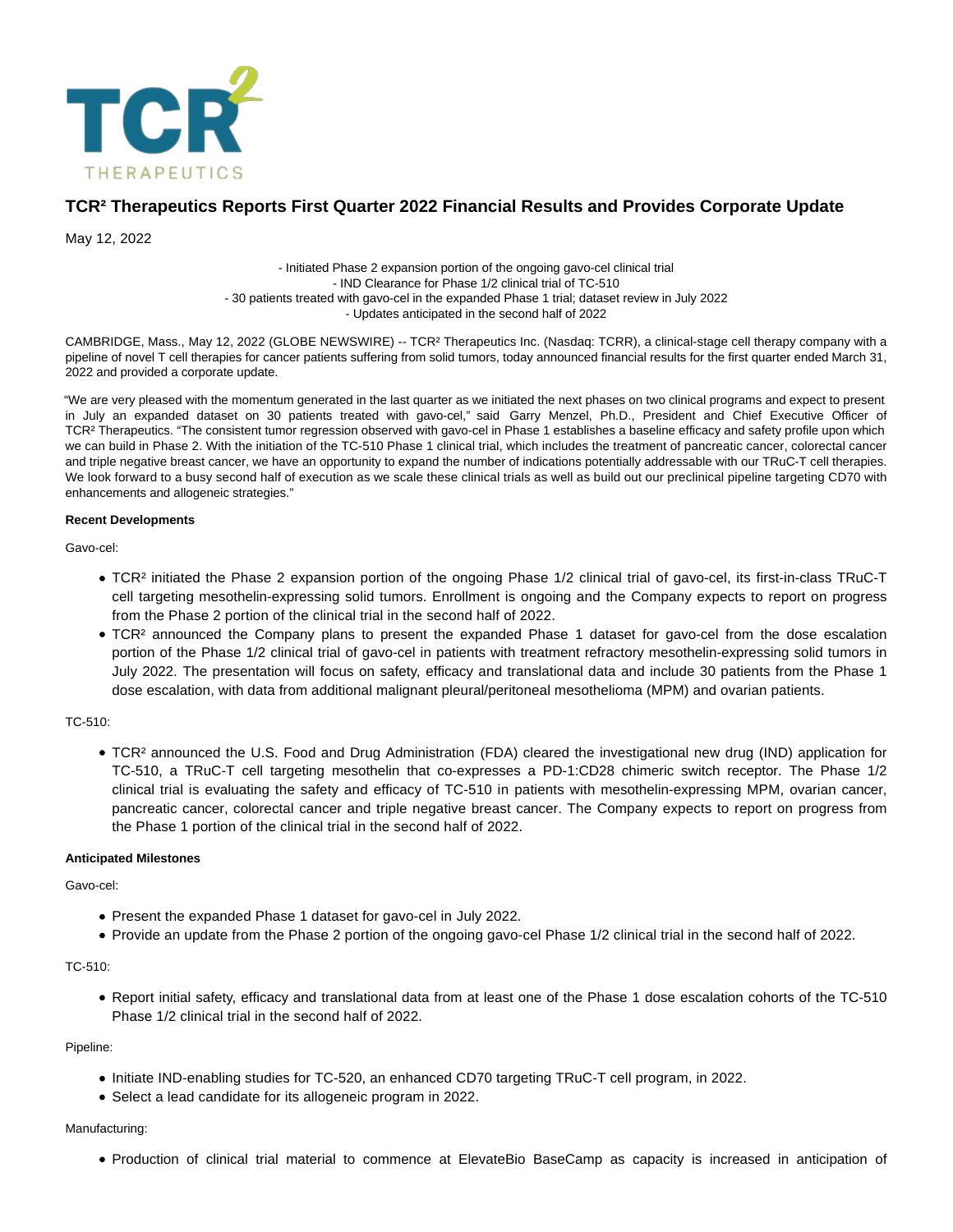demand from the Phase 2 expansion trial of gavo-cel in 2022.

#### **Financial Highlights**

- **Cash Position**: TCR² ended the first quarter of 2022 with \$232.2 million in cash, cash equivalents, and investments compared to \$265.6 million as of December 31, 2021. Net cash used in operations was \$31.1 million for the first quarter of 2022 compared to \$23.9 million for the first quarter of 2021. TCR² projects net cash use of \$115-125 million for 2022, the lower end of the range previously provided. We expect cash on hand to support operations into 2024.
- **R&D Expenses**: Research and development expenses were \$22.9 million for the first quarter of 2022 compared to \$15.9 million for the first quarter of 2021. The increase in R&D expenses was primarily due to an increase in headcount, clinical trial expenses associated with patient treatment and manufacturing, and manufacturing facilities expenses.
- **G&A Expenses**: General and administrative expenses were \$6.3 million for the first quarter of 2022 compared to \$5.7 million for the first quarter of 2021. The increase in general and administrative expenses was due to an increase in personnel costs and other professional fees.
- **Net Loss**: Net loss was \$29.1 million for the first quarter of 2022 compared to \$21.5 million for the first quarter of 2021.

#### **Upcoming Events**

TCR² Therapeutics management is scheduled to participate at the following upcoming conferences.

H.C. Wainwright Global Investment Conference: Garry Menzel, President and Chief Executive Officer of TCR² Therapeutics, will present an update on Company progress on Tuesday, May 24, 2022 at 7:00am ET

#### **About TCR² Therapeutics**

TCR² Therapeutics Inc. is a clinical-stage cell therapy company developing a pipeline of novel T cell therapies for cancer patients suffering from solid tumors. The company is focused on the discovery and development of product candidates against novel and complex targets utilizing its proprietary T cell receptor (TCR) Fusion Construct T cells (TRuC®-T cells). The TRuC platform is designed to specifically recognize and kill cancer cells by harnessing signaling from the entire TCR, independent of human leukocyte antigens (HLA). For more information about TCR<sup>2</sup>, please visit www.tcr2.com.

#### **About gavo-cel**

The ongoing gavo-cel Phase 1/2 clinical trial is evaluating the safety and efficacy of gavo-cel in patients with mesothelin-expressing MPM, ovarian cancer, non-small cell lung cancer (NSCLC) and cholangiocarcinoma.

In the Phase 2 portion of the clinical trial, patients will receive gavo-cel at the recommended Phase 2 dose (RP2D)(1x10<sup>8</sup> cells/m<sup>2</sup>). A total of 75 patients will be treated in the MPM cohort and a total of 20 patients will be treated in each one of the following indications: ovarian, NSCLC and cholangiocarcinoma. In the MPM cohort, patients will be randomized to receive either single agent gavo-cel, gavo-cel in combination with Opdivo (nivolumab), or gavo-cel in combination with Opdivo and Yervoy (ipilimumab). In ovarian, NSCLC and cholangiocarcinoma, all patients will receive gavo-cel in combination with Opdivo.

### **About TC-510**

TC-510 is a mesothelin-targeted TRuC-T cell that co-expresses a PD-1:CD28 chimeric switch receptor to provide a local costimulatory signal by engaging with PD-L1 expressed in the hostile tumor microenvironment and converting the negative inhibitory signal into a positive costimulatory signal.

The TC-510 Phase 1/2 clinical trial is evaluating the safety and efficacy of TC-510 in patients with mesothelin-expressing MPM, ovarian cancer, pancreatic cancer, colorectal cancer and triple negative breast cancer.

The Phase 1 portion of the clinical trial utilizes a modified 3+3 design with five escalating dose levels for TC-510 (50x10<sup>6</sup>, 100x10<sup>6</sup>, 130x10<sup>6</sup>, 160x10<sup>6</sup>, and 200x10<sup>6</sup> cells). At each dose level, TC-510 will be treated with lymphodepletion chemotherapy and after the first patient is treated at each dose level, a 28-day safety observation period is instituted. Then, patients 2 and 3 may be infused simultaneously. The primary objective for the study is patient safety with a key secondary objective to determine the RP2D. In addition to standard measures of safety and efficacy, translational work includes the assessment of expansion, trafficking, and persistence of TC-510 T cells.

#### **Forward-looking Statements**

This press release contains forward-looking statements and information within the meaning of the Private Securities Litigation Reform Act of 1995 and other federal securities laws. The use of words such as "may," "will," "could", "should," "expects," "intends," "plans," "anticipates," "believes," "estimates," "predicts," "projects," "seeks," "endeavor," "potential," "continue" or the negative of such words or other similar expressions can be used to identify forward-looking statements. These forward-looking statements include, but are not limited to, express or implied statements regarding the therapeutic potential of gavo-cel, TC-510 and the Company's other product candidates, expected progress and timing of updates for the gavo-cel and TC-510 clinical trials, expectations regarding clinical data for gavo-cel and TC-510 and preclinical data for our emerging pipeline and enhancements, increased manufacturing capacity and technical capabilities, including through our manufacturing partnership with ElevateBio, LLC, expectations with respect to increased clinical trial demand, future IND-enabling studies and filings, future clinical development plans, expected cash use in 2022 and cash runway into 2024, the development of the Company's TRuC-T cells, their potential characteristics, applications and clinical utility, and the potential therapeutic applications of the Company's TRuC-T cell platform.

The expressed or implied forward-looking statements included in this press release are only predictions and are subject to a number of risks, uncertainties and assumptions, including, without limitation: uncertainties inherent in clinical studies and in the availability and timing of data from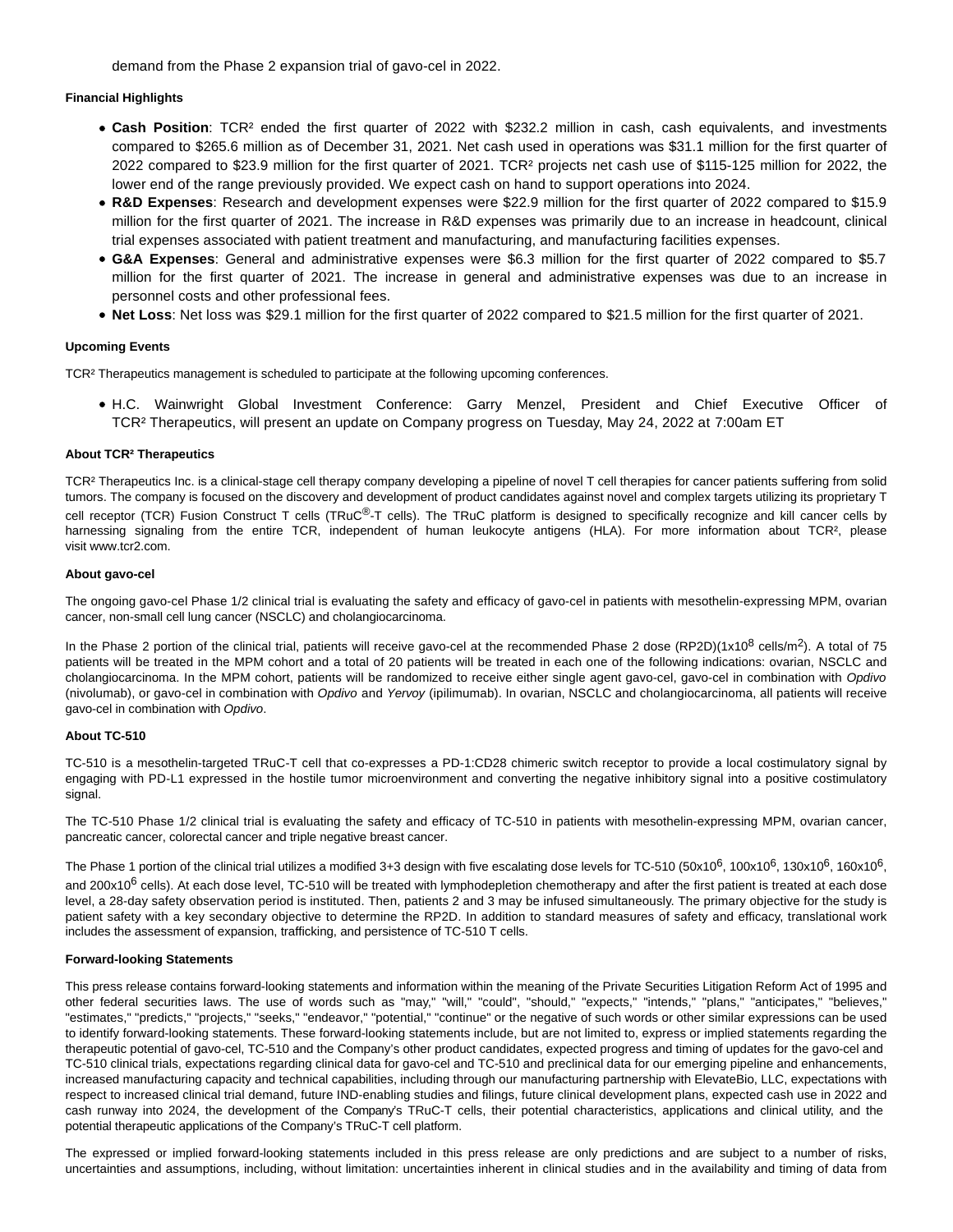ongoing clinical studies; whether interim results from a clinical trial will be predictive of the final results of the trial; whether results from preclinical studies or earlier clinical studies will be predictive of the results of future trials; the expected timing of submissions for regulatory approval or review by governmental authorities, including review under accelerated approval processes; orphan drug designation eligibility; regulatory approvals to conduct trials or to market products; TCR²'s ability to maintain sufficient manufacturing capabilities to support its research, development and commercialization efforts, including TCR²'s ability to secure additional manufacturing facilities; whether TCR²'s cash resources will be sufficient to fund TCR²'s foreseeable and unforeseeable operating expenses and capital expenditure requirements, the impact of the COVID-19 pandemic on TCR²'s ongoing operations; and other risks set forth under the caption "Risk Factors" in TCR²'s most recent Annual Report on Form 10-K, most recent Quarterly Report on Form 10-Q and its other filings with the Securities and Exchange Commission. In light of these risks, uncertainties and assumptions, the forward-looking events and circumstances discussed in this press release may not occur and actual results could differ materially and adversely from those anticipated or implied in the forward-looking statements. You should not rely upon forward-looking statements as predictions of future events. Although TCR<sup>2</sup> believes that the expectations reflected in the forward-looking statements are reasonable, it cannot guarantee that the future results, levels of activity, performance or events and circumstances reflected in the forward-looking statements will be achieved or occur.

Moreover, except as required by law, neither TCR² nor any other person assumes responsibility for the accuracy and completeness of the forwardlooking statements included in this press release. Any forward-looking statement included in this press release speaks only as of the date on which it was made. We undertake no obligation to publicly update or revise any forward-looking statement, whether as a result of new information, future events or otherwise, except as required by law.

#### **Investor and Media Contact:**

Carl Mauch Senior Director, Investor Relations and Corporate Communications (617) 949-5667 [carl.mauch@tcr2.com](mailto:carl.mauch@tcr2.com)

#### **TCR²THERAPEUTICS INC. UNAUDITED CONSOLIDATED BALANCE SHEETS (amounts in thousands, except share data)**

|                                                                                                                                                                   |    | March 31,<br>2022 |    | December 31,<br>2021 |  |
|-------------------------------------------------------------------------------------------------------------------------------------------------------------------|----|-------------------|----|----------------------|--|
| <b>Assets</b>                                                                                                                                                     |    |                   |    |                      |  |
| Current assets                                                                                                                                                    |    |                   |    |                      |  |
| Cash and cash equivalents                                                                                                                                         | \$ | 74,117            | \$ | 222,564              |  |
| Investments                                                                                                                                                       |    | 158,071           |    | 43,029               |  |
| Prepaid expenses and other current assets                                                                                                                         |    | 15,115            |    | 10,534               |  |
| <b>Total current assets</b>                                                                                                                                       |    | 247,303           |    | 276,127              |  |
| Property and equipment, net                                                                                                                                       |    | 18,767            |    | 17,075               |  |
| Right-of-use assets, operating leases                                                                                                                             |    | 55,228            |    | 28,283               |  |
| Restricted cash                                                                                                                                                   |    | 1,158             |    | 1,156                |  |
| Other assets, non-current                                                                                                                                         |    | 791               |    | 730                  |  |
| <b>Total assets</b>                                                                                                                                               | \$ | 323,247           | \$ | 323,371              |  |
| Liabilities and stockholders' equity                                                                                                                              |    |                   |    |                      |  |
| Accounts payable                                                                                                                                                  | \$ | 4,482             | \$ | 2,144                |  |
| Accrued expenses and other current liabilities                                                                                                                    |    | 9,452             |    | 13,094               |  |
| Operating lease liabilities                                                                                                                                       |    | 16,933            |    | 3,367                |  |
| <b>Total current liabilities</b>                                                                                                                                  |    | 30,867            |    | 18,605               |  |
| Operating lease liabilities, non-current                                                                                                                          |    | 36,751            |    | 22,996               |  |
| Other liabilities                                                                                                                                                 |    | 313               |    | 293                  |  |
| <b>Total liabilities</b>                                                                                                                                          |    | 67,931            |    | 41,894               |  |
| Stockholders' equity                                                                                                                                              |    |                   |    |                      |  |
| Common stock, \$0.0001 par value; 150,000,000 shares authorized; 38,546,345 and<br>38,496,484 shares issued and outstanding as of March 31, 2022 and December 31, |    |                   |    |                      |  |
| 2021, respectively.                                                                                                                                               |    | 4                 |    |                      |  |
| Additional paid-in capital                                                                                                                                        |    | 634,300           |    | 631,008              |  |
| Accumulated other comprehensive income (loss)                                                                                                                     |    | (344)             |    | (13)                 |  |
| Accumulated deficit                                                                                                                                               |    | (378, 644)        |    | (349, 522)           |  |
| Total stockholders' equity                                                                                                                                        |    | 255,316           |    | 281,477              |  |
| Total liabilities and stockholders' equity                                                                                                                        | \$ | 323,247           | \$ | 323,371              |  |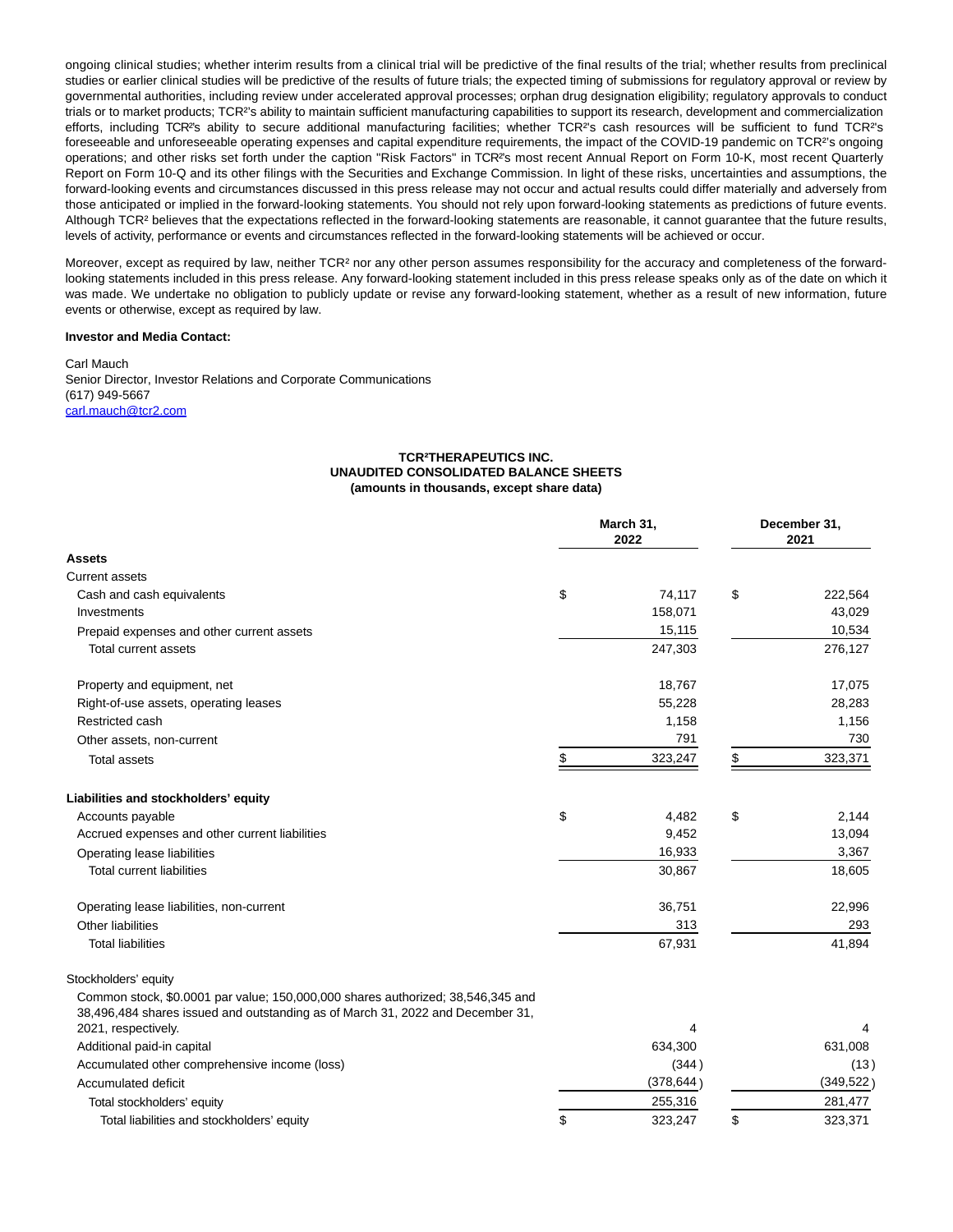## **TCR²THERAPEUTICS INC. UNAUDITED CONSOLIDATED STATEMENTS OF OPERATIONS**

(amounts in thousands, except share and per share data)

|                                                        | <b>Three Months Ended</b><br>March 31, |    |            |  |
|--------------------------------------------------------|----------------------------------------|----|------------|--|
|                                                        | 2022                                   |    | 2021       |  |
| Operating expenses                                     |                                        |    |            |  |
| Research and development                               | \$<br>22,883                           | \$ | 15,924     |  |
| General and administrative                             | 6,320                                  |    | 5,668      |  |
| Total operating expenses                               | 29,203                                 |    | 21,592     |  |
| Loss from operations                                   | (29, 203)                              |    | (21, 592)  |  |
| Interest income, net                                   | 117                                    |    | 116        |  |
| Loss before income tax expense                         | (29,086)                               |    | (21, 476)  |  |
| Income tax expense                                     | 36                                     |    | 36         |  |
| Net loss                                               | (29, 122)                              |    | (21, 512)  |  |
| Per share information                                  |                                        |    |            |  |
| Net loss per share of common stock, basic and diluted  | (0.76)                                 | \$ | (0.58)     |  |
| Weighted average shares outstanding, basic and diluted | 38,513,104                             |    | 37,062,604 |  |

#### **TCR²THERAPEUTICS INC. UNAUDITED CONSOLIDATED STATEMENTS OF CASH FLOWS**

(amounts in thousands)

|                                                                         | Three Months Ended March 31, |            |      |           |
|-------------------------------------------------------------------------|------------------------------|------------|------|-----------|
|                                                                         | 2022                         |            | 2021 |           |
| <b>Operating activities</b>                                             |                              |            |      |           |
| Net loss                                                                | \$                           | (29, 122)  | \$   | (21, 512) |
| Adjustments to reconcile net loss to cash used in operating activities: |                              |            |      |           |
| Depreciation and amortization                                           |                              | 706        |      | 513       |
| Stock-based compensation expense                                        |                              | 3.177      |      | 3.120     |
| Amortization on investments                                             |                              | 20         |      | 164       |
| Deferred tax liabilities                                                |                              | 21         |      | 36        |
| Changes in operating assets and liabilities:                            |                              |            |      |           |
| Prepaid expenses and other current assets                               |                              | (4,400)    |      | (2, 265)  |
| Operating leases, net                                                   |                              | 375        |      | (3,808)   |
| Accounts payable                                                        |                              | 1,756      |      | 1,684     |
| Accrued expenses and other liabilities                                  |                              | (3,667)    |      | (1,859)   |
| Cash used in operating activities                                       |                              | (31, 134)  |      | (23, 927) |
| <b>Investing activities</b>                                             |                              |            |      |           |
| Purchases of equipment                                                  |                              | (1, 911)   |      | (1,491)   |
| Software development costs                                              |                              | (66)       |      |           |
| Purchases of investments                                                |                              | (148, 382) |      | (40, 732) |
| Proceeds from sale or maturity of investments                           |                              | 32,989     |      | 59,287    |
| Cash provided by (used in) investing activities                         |                              | (117, 370) |      | 17,064    |
| <b>Financing activities</b>                                             |                              |            |      |           |
| Proceeds from public offering of common stock, net of issuance costs    |                              |            |      | 131,330   |
| Proceeds from the exercise of stock options                             |                              | 115        |      | 376       |
| Payment of deferred offering costs                                      |                              | (56)       |      | (164)     |
| Cash provided by financing activities                                   |                              | 59         |      | 131,542   |
| Net change in cash, cash equivalents, and restricted cash               |                              | (148, 445) |      | 124,679   |
| Cash, cash equivalents, and restricted cash at beginning of year        |                              | 223,720    |      | 94,738    |
| Cash, cash equivalents, and restricted cash at end of period            | \$                           | 75,275     | \$   | 219,417   |